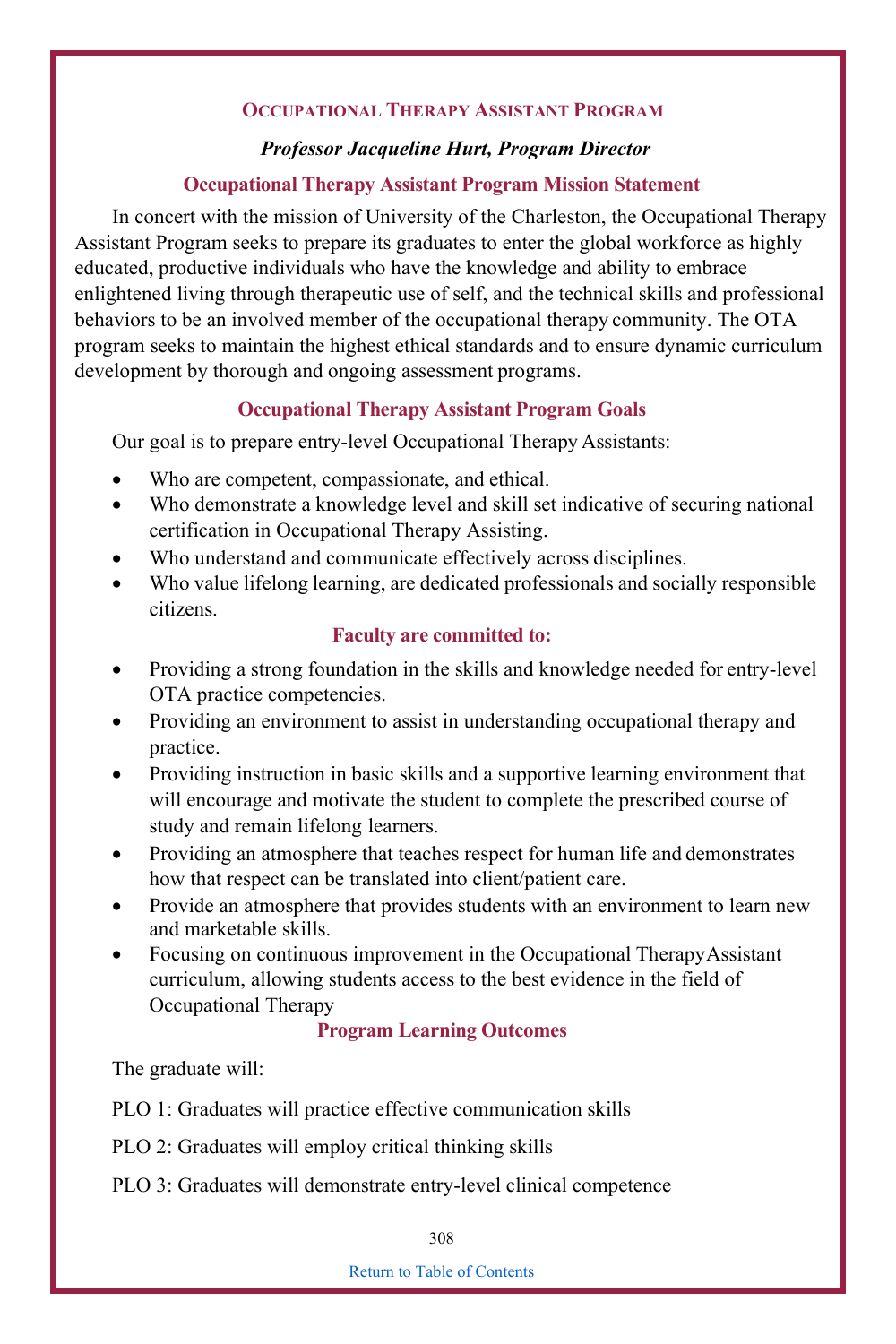PLO 4: Graduates will translate didactic work into application

## **Admission Requirements**

Admission to the OTA program is selective, and acceptance to the University of Charleston does not guarantee admission into the OTA program. Application is limited to those who have successfully completed the prerequisites listed below and meet specific GPA requirements of at least a 2.5.

- Anatomy and Physiology
- Beginning algebra
- English and communication
- Social Science
- Developmental Psychology **Additional Requirements for the OTA program Application Process**
- 2 Letters of recommendation from someone other than family members
- GPA of 2.5 or higher
- Must complete all General Education with a C or better before starting the OTA program.
- Complete all OTA courses with "C" or higher
- Students must demonstrate basic computer proficiency or will have to participate in a UC computer seminar
- Transfer credits are subject to change with the registrar's office evaluation of your official transcripts.
- Total Program Credit Hours 63

# **Felony Conviction Information**

A student may be admitted to the OTA program at University of Charleston-Beckley even if a felony has been committed. However, there may be instances where a student will not be permitted to test for licensure or admitted to a clinical setting depending on the guidelines of the outside Accrediting /Certifying Agency or the clinical affiliate. Each student is instructed to contact the National Board for Certification in Occupational Therapy (NBCOT) for pre-verification of testing and/or questions concerning felony convictions. Telephone: (301-990-7979) www.nbcot.org

# **Drug Testing Policy**

- Mandatory drug screenings will be performed. Students will not be notified in advance of a mandatory drug screening. The costs associated with the screening are the responsibility of the student.
- A reasonable suspicion screening will be required based on personal, physical, or performance changes. The cost of the drug screening is the responsibility of the student.
- In addition to "Mandatory Drug Testing" and "Reasonable Suspicion Drug Testing", students are subject to the drug testing policies at any clinical site they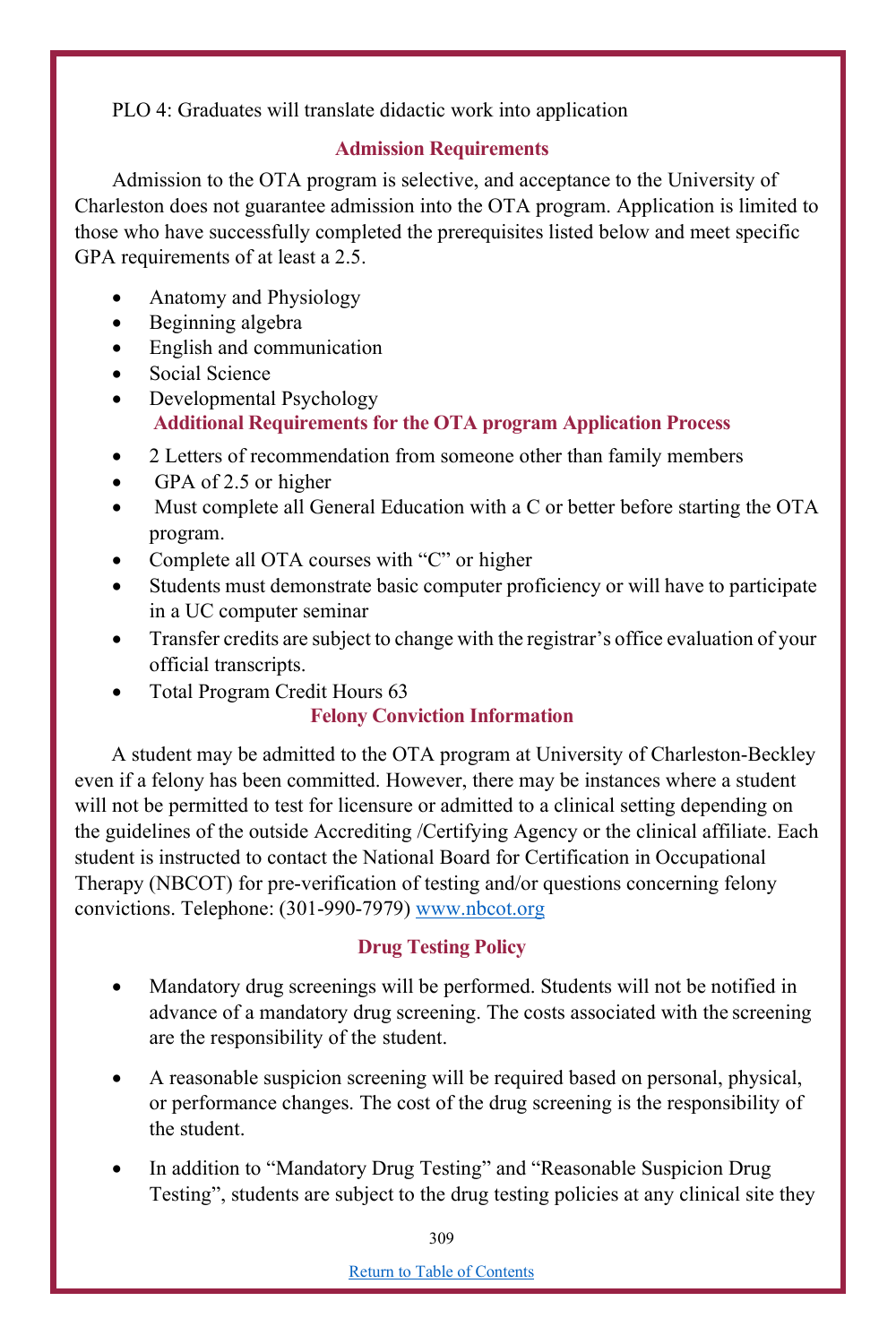may be assigned to and are responsible for all costs related to a clinical site's drug testing.

- Any Occupational Therapy Assistant student who has a positive drug screen will be subject to disciplinary action and immediate dismissal from the program.
- Re-entry into the Occupational Therapy Assistant program will not be considered following a positive drug test.
- Any Occupational Therapy Assistant student who refuses to perform or to pay for a mandatory drug screen, a drug screen requested due to reasonable suspicion, or a clinical site's drug screen will be considered in direct violation of the Occupational Therapy Assistant program drug testing policy and will be subject to disciplinary action and immediate dismissal from the program.

## **Policies for Progression and Graduation**

Eligibility for a degree in Occupational Therapy Assisting requires successful completion of didactic courses, level I and level II fieldwork rotations.

To be eligible for graduation a student must:

- Achieve a minimum "C" in all prerequisite and OTA didacticcourses
- Complete a minimum of 63 combined academic and fieldworkcredits
- Complete level I and level II fieldwork rotations as assigned, with a passing grade

## **Occupational Therapy Assistant Curriculum**

| <b>First Year Fall</b>  |                                        |    |
|-------------------------|----------------------------------------|----|
|                         |                                        |    |
| <b>BIOL 212</b>         | Human Anatomy & Physiology*            | 3  |
| <b>BIOL 212L</b>        | Human Anatomy & Physiology*            | 1  |
| COMM 101                | Freshman Writing I                     | 3  |
| <b>PSYC 212</b>         | Lifespan Psychology                    | 3  |
| <b>OTA 201</b>          | Introduction to Occupational Therapy** | 3  |
|                         | <b>Total</b>                           | 13 |
|                         | <b>First Year Spring</b>               |    |
| COMM 102                | Freshman Writing II                    | 3  |
| <b>SSCI 105</b>         | Social Sciences                        | 3  |
| <b>MATH 120</b>         | Mathematics                            | 3  |
| <b>OTA 203</b>          | Clinical Kinesiology**                 | 3  |
|                         | <b>Total</b>                           | 12 |
| <b>Second Year Fall</b> |                                        |    |
| <b>OTA 202</b>          | Principles of Performance in OT        | 3  |

Return to Table of Contents